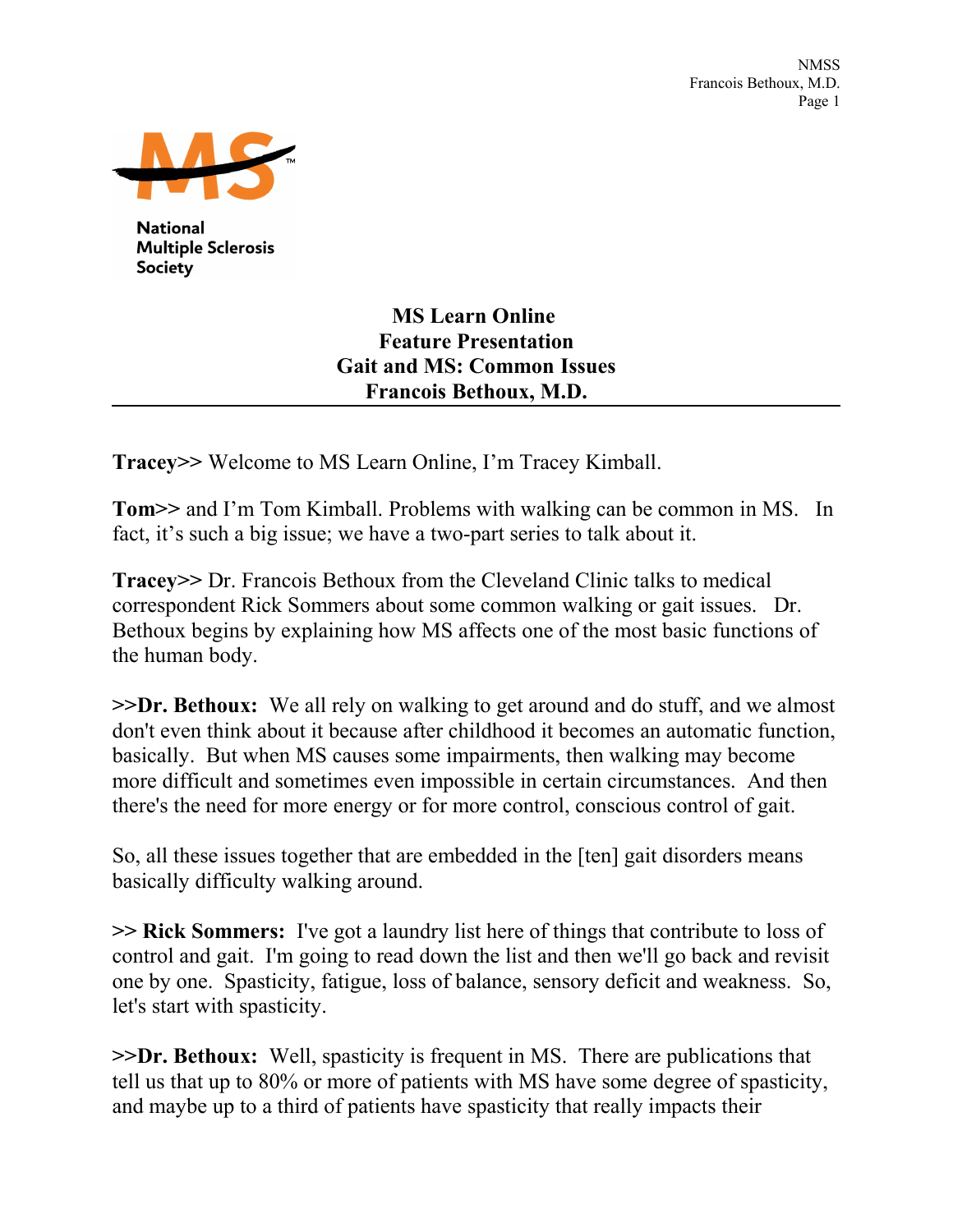function. And when the legs are stiff or spasming, it becomes more difficult to walk. It's kind of -- some patients describe it to me as they have to fight their own legs to walk, basically. So, it's important to take that into account.

**>> Rick Sommers:** How about when your legs feel heavy?

**>>Dr. Bethoux:** So, that's the tricky part, because some people come and say my legs feel stiff because they mean they have difficulty moving them, but actually their legs are weak and that's where the heavy part comes in. My legs are heavy, I have difficulty lifting them and I can't clear my foot and then I stumble, I may even fall, which is not only embarrassing but sometimes dangerous. You can break a bone or something.

**>> Rick Sommers:** I want to come back to that because I want to ask you another question along those lines. But next let's address fatigue is a factor across-theboard for MS patients, but this is something that really comes into play with the gait issue.

**>>Dr. Bethoux:** Certainly. We know that most patients with MS have some degree of fatigue, and that can interfere with many of their functions, but in particular with walking. Because even if somebody physically would be able to walk, say, does not have weakness or spasticity, but if they have significant fatigue, then after they walk a certain distance or a certain time, they basically have to stop because they run out of energy.

**>> Rick Sommers:** Right.

**>>Dr. Bethoux:** And so that can be a significant limitation just by itself.

**>>Rick Sommers:** Can you tell me what drop foot is?

**>>Dr. Bethoux:** Drop foot is basically when it becomes difficult to pick up the toes to clear the foot. Because when we advance the leg, the toes are not supposed to be dragging, because otherwise you may stumble. So, the drop foot is basically just when the toes drop down instead of pointing up when we try to clear our foot. And it can be due to weakness, it can be due, also, to spasticity in the muscles that make our toes go down. So, as we try to walk these muscles become more and more stiff and they push the toes down literally.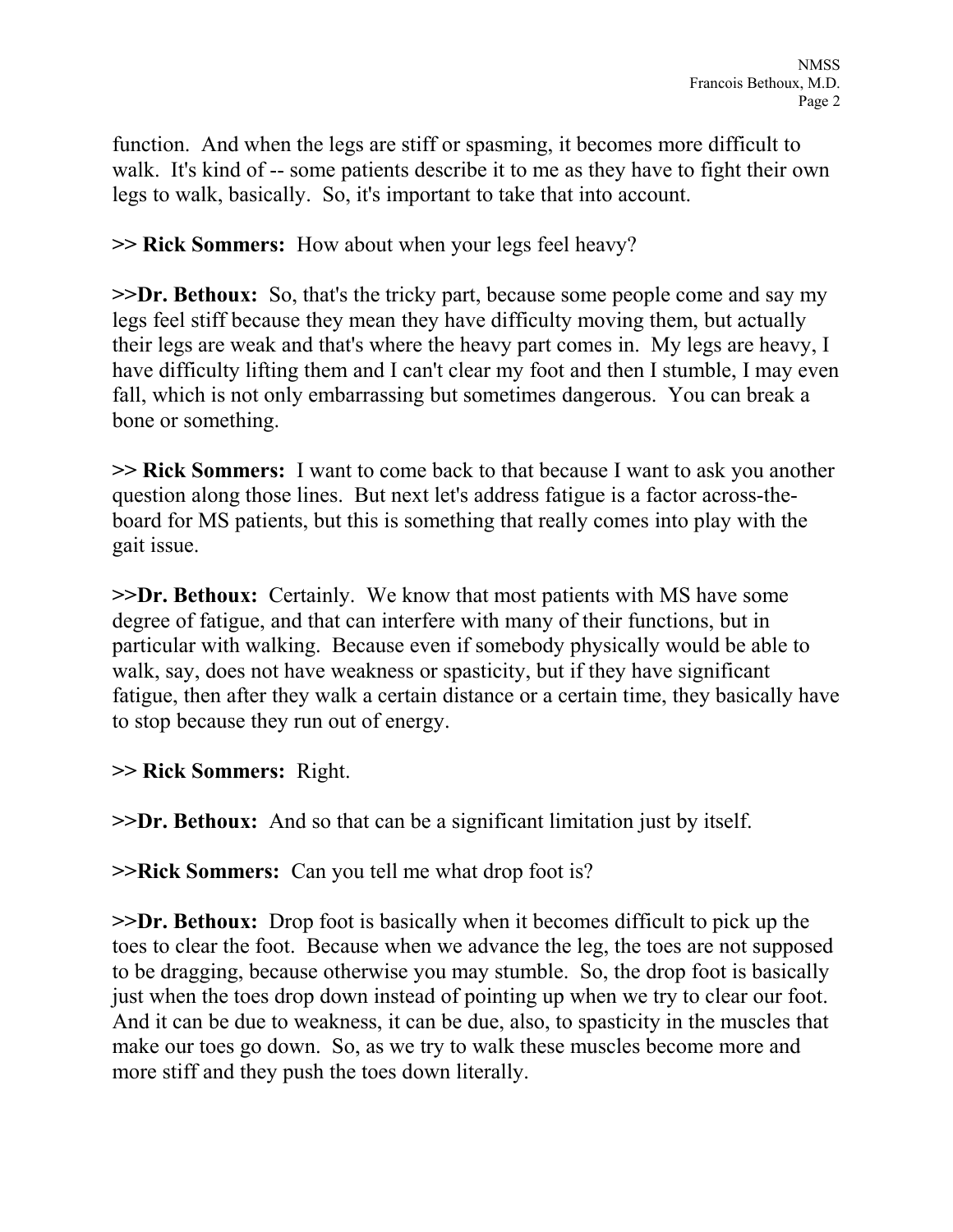**>> Rick Sommers:** Do you treat patients with that and how do you basically prescribe, is it medication or physical therapy?

**>>Dr. Bethoux:** Probably all of the above and more. And drop foot is very common in MS.

**>> Rick Sommers:** Right.

**>>Dr. Bethoux:** Many patients complain of, well, "I'm stubbing my toes on the floor." Especially when we had new carpeting at our center, the first few patients around there noticed that their feet and toes seemed to stick to the floor more. So, it's pretty easy to detect, obviously, but then when we examine we have to understand why the foot is dropping. Is it spasticity? Is it weakness? It could be also even a loss of the sensation of where the foot is in space, so that patients are not able to correct for the toes dropping.

So, then we take all of this into account and we design a treatment plan, and certainly rehabilitation and exercise are always a component of the treatment plan. But there can be also devices like braces that patients can wear to just passively prevent the foot from dropping. They are usually very easy to wear. Not everybody is comfortable with wearing them, but they can certainly be an easy fix, if you wish, for a drop foot.

But there are even other devices now that are on the market that can compensate for some of that weakness by providing electrical stimulation --

## **>> Rick Sommers:** Yes.

**>>Dr. Bethoux:** -- to help pick the toes up. These are very exciting devices for us. Even though we have to remember everybody, including our patients, that they may not be the ultimate cure-all for their walking problem. They can be a significant improvement, and what they do, if you compare them with classic braces is that they do provide an active movement, actually, of the foot, active movement up, as opposed to the braces that just keep the foot in a neutral position. So, there is even a hope to providing the training effect, actually, with these devices.

**>>Rick Sommers:** How about loss of balance and how that plays into gait?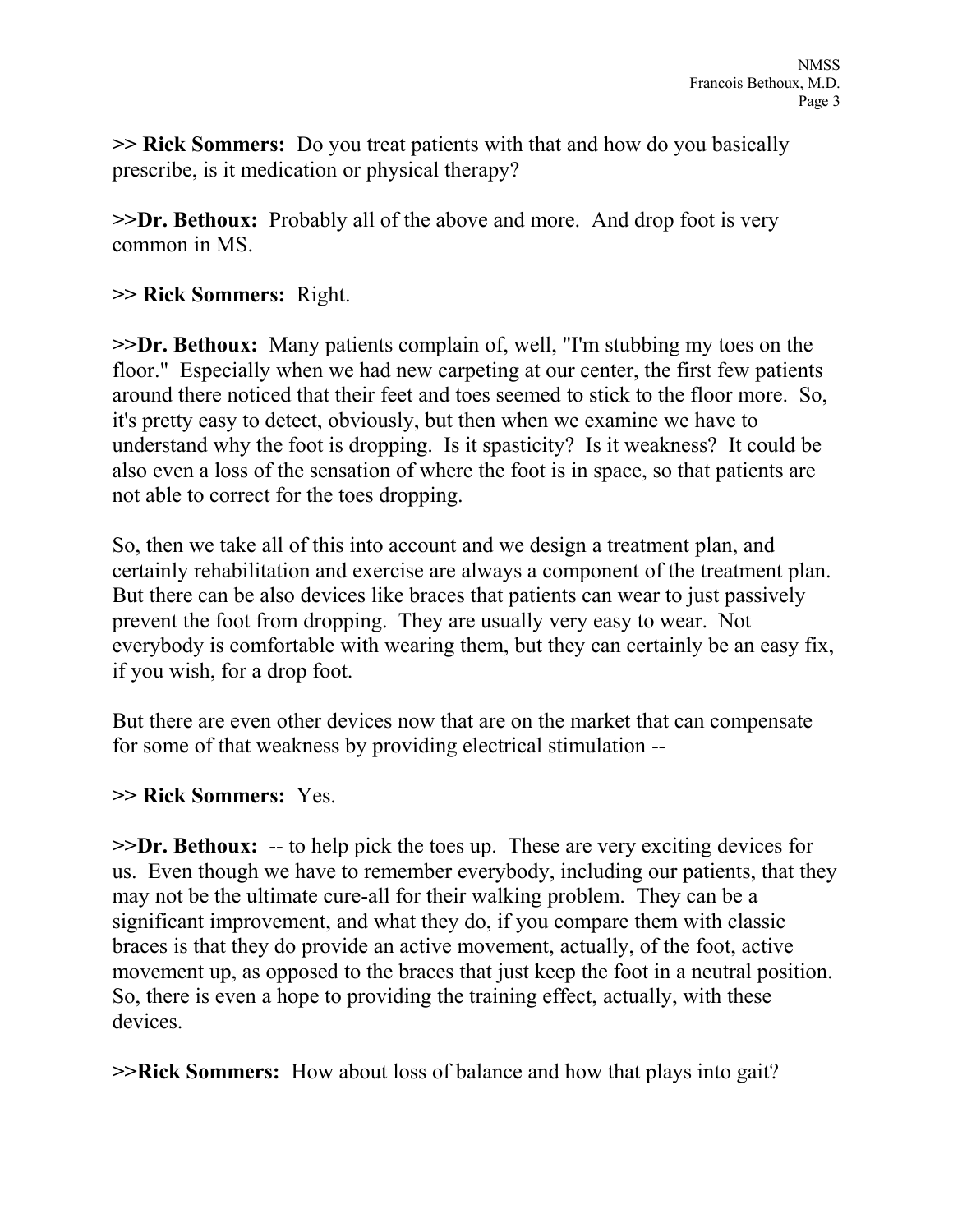**>>Dr. Bethoux:** This is a big issue, big issue, because when balance is affected, basically, then, there may be some falling involved and people become very unsure about their ambulation. So, they may even hesitate to go out in public, or just go out on uneven terrain because they're afraid to fall.

The difficulty is, again, the unpredictability. You never know when an obstacle may present or just maybe more fatigue, you don't pay as much attention. Also, it is a distraction, you're trying to talk to somebody and then you get caught by surprise and you may stumble and fall. So, this is a very important issue.

There are some things that can be done about it. Probably not as many as we have for gait, but there are certainly some exercises, there are a few strategies that can be used, also, to try to prevent it.

**>> Rick Sommers:** I wanted to ask you about strengthening, because weakness was one on our laundry list of gait-related issues. Can you actually strengthen yourself to have a better gait?

**>>Dr. Bethoux:** Well, that's one of the difficult issues, because we know that some of the weakness comes from the damage that has been done by the MS in the nervous system, in the brain and spinal cord. So, we know we can't hope, at least right now, to just erase all that damage and bring people back to full strength. But there is also a loss of strength that comes from what we call deconditioning, which means that if it's difficult to do something, well, we tend to do it less. It's not laziness, it's just adaptation, because it costs so much energy, so much attention, say, to walk, to climb a flight of stairs, where I would tend to maybe take the elevator more often or tend to stay home more often and not walk as much. And then we get out of shape, we get deconditioned, and that leads to loss of muscle mass and loss of strength. And that part we can hope to reverse, actually. So, that's why exercise is so important.

Aerobic exercise, strengthening exercise to try and improve strength as much as we can, and the problem is that you have to keep doing it, the same as anybody doing exercise. You have to keep doing it on a regular basis to maintain these gains. But I've seen patients gait and actually balance improve significantly just with consistent exercises. But the key word here needs to be consistent with it. It doesn't have to be torture and doesn't have to be two hours a day, but it has to be almost every day.